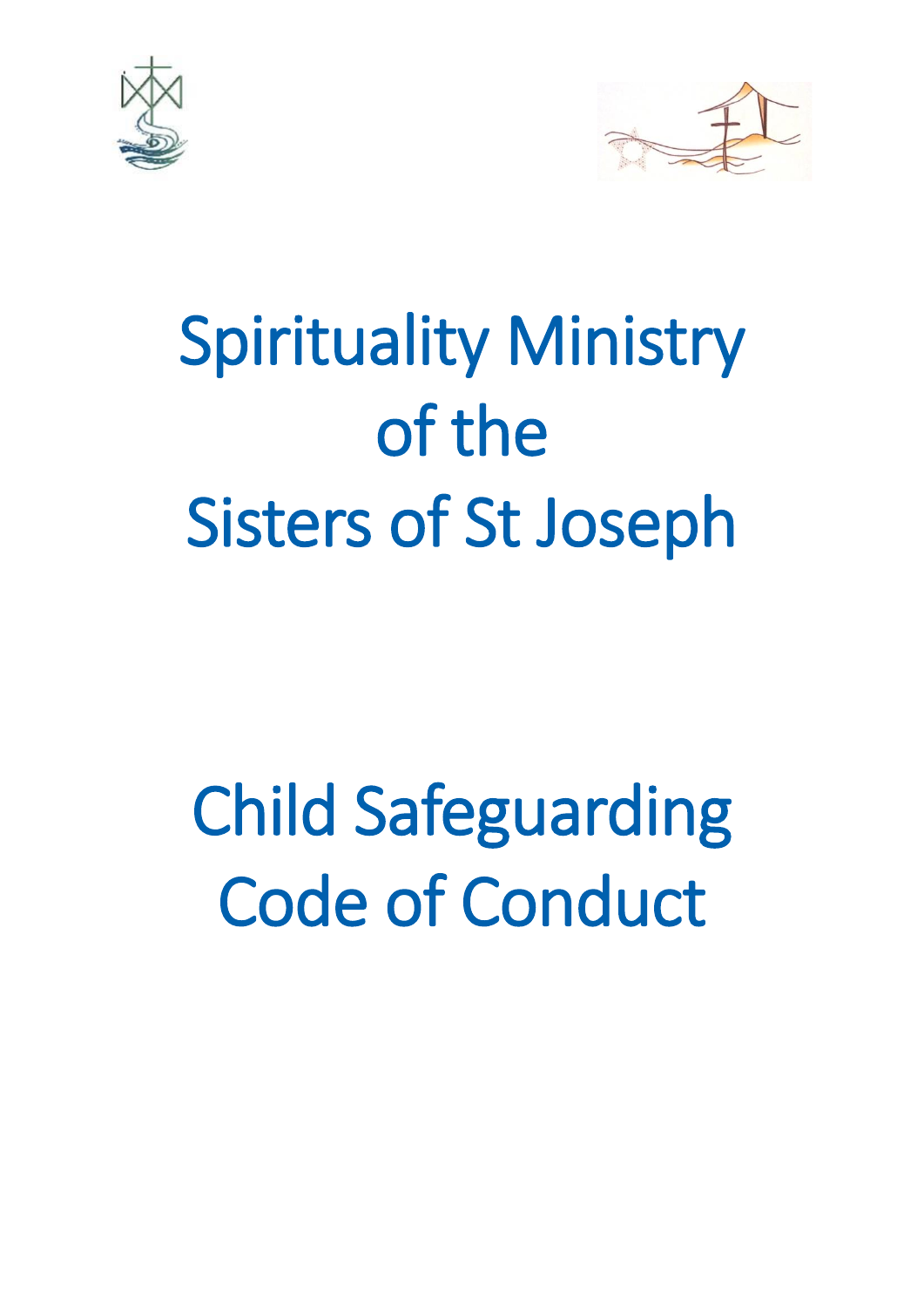



## **Child Safeguarding Code of Conduct**

## Spirituality Ministry of the Sisters of St Joseph

### ACN 144 962 774

### **Mission Statement**

In the spirit of St Mary MacKillop of the Cross, the Spirituality Ministry of the Sisters of St Joseph serves groups and individuals seeking a place that nourishes "spirit" offering spiritual refreshment, renewal, quiet, beauty, peace, and relaxation.

#### **1. Introduction:**

- 1.1 The Spirituality Ministry of the Sisters of Saint Joseph (**SM**) are actively committed to fostering a culture of safeguarding that recognises and upholds the dignity and rights of all children.
- 1.2 **SM** has a zero tolerance for child abuse. **SM** will be guided by its Child Safeguarding Commitment Statement and broader values and strategic vision.
- 1.3 **SM** commits to establishing a safe environment and supportive relationships for all with whom we have contact. This Child Safeguarding Code of Conduct (**Code**) is one strategy used to achieve our following objectives:
	- (a) the safety of children during all engagement and / or interaction with **SM**;
	- (b) the recruitment of suitable Workplace Participants for direct contact with children; and
	- (c) clear expectations for all people associated with or representing **SM** in their physical and online interactions with children.
- 1.4 This Code should be read in conjunction with **SM's** Child Safeguarding Policy and Child Safeguarding Commitment Statement. The terms used in this Code are defined in the Child Safeguarding Policy.

#### **2. Scope:**

2.1 Everyone is responsible for creating and maintaining a child safe culture.

**Page 2 of 9**

| Policy name:        | Child Safeguarding Code of Conduct |                             |
|---------------------|------------------------------------|-----------------------------|
| Version:            | V 1.1 for Board Approval 19/4/2022 | 19 April 2022               |
| Responsible person: | <b>SM Chairperson</b>              | Revision Date 19 April 2025 |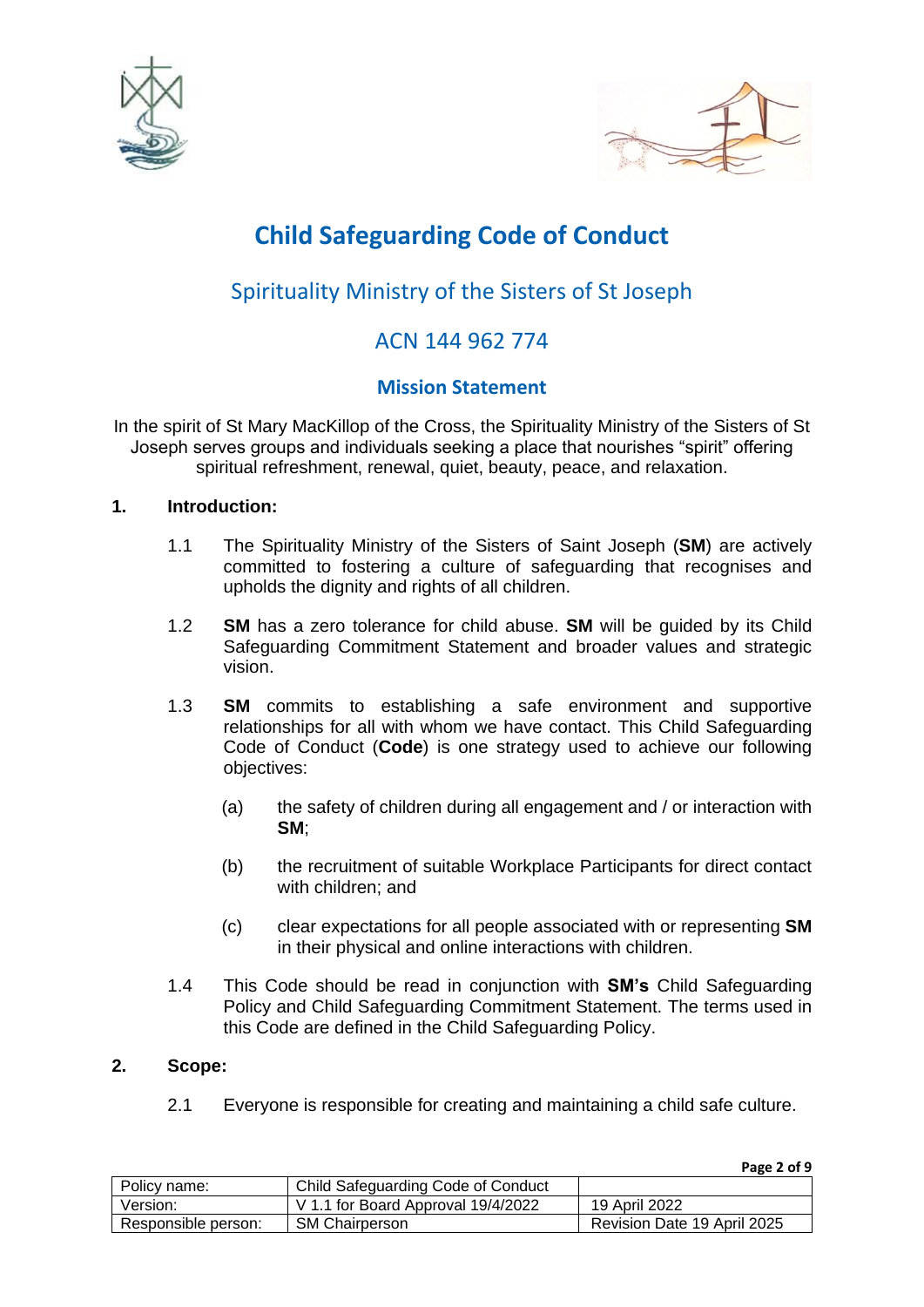



**Page 3 of 9**

2.2 This Code of Conduct applies to every person in relationship with **SM i**ncluding, Directors of the Company, Board Directors, employees of Saint Joseph's Centre for Reflective Living, Baulkham Hills, and St Joseph's Spirituality and Education Centre, Kincumber South, Sisters in nominated roles, Clergy in nominated roles, and formal volunteers (**Workplace Participants**).

#### **3. Child Safeguarding Code of Conduct:**

- 3.1 As part of **SM's** commitment to child safeguarding, we believe that all persons associated with **SM** are responsible for the safety and wellbeing of all children with whom we engage.
- 3.2 We particularly recognise children who identify as First Nations Children, and children with particular, vulnerabilities, for example, children from culturally and / or linguistically diverse backgrounds, children with a disability, and children who cannot live with their birth family.
- 3.3 As such, this Code sets out the behaviour which **SM** expects from all persons listed at 2.2 of this policy. All are expected to sign it and adhere to the following within the context of their representation and relationship with **SM**: -

#### **All persons listed at 2.2 of this policy MUST:**

- a) Adhere to all **SM's** child safeguarding policies, procedures, and guidelines.
- b) Behave in a manner consistent with Gospel values.
- c) Behave respectfully, justly, honestly and with integrity towards children and their carers, and / or families, regardless of ethnicity, language, religion, disability, or children with diverse sexuality.
- d) Be compassionate, hospitable, inclusive and respect the individuality of each child.
- e) Be a positive role model to children.
- f) Be responsible with alcohol at any **SM** organised event and ensure there is a nominated adult who is not consuming alcohol, who shall be responsible for children in the event of an emergency.
- g) Comply with their legal obligations in relation to the safety of children.
- h) Comply with any direction provided to them as a result of an allegation and / or investigation and cooperate with any internal or external investigation.

|                     |                                    | .                           |
|---------------------|------------------------------------|-----------------------------|
| Policy name:        | Child Safeguarding Code of Conduct |                             |
| Version:            | V 1.1 for Board Approval 19/4/2022 | 19 April 2022               |
| Responsible person: | <b>SM Chairperson</b>              | Revision Date 19 April 2025 |
|                     |                                    |                             |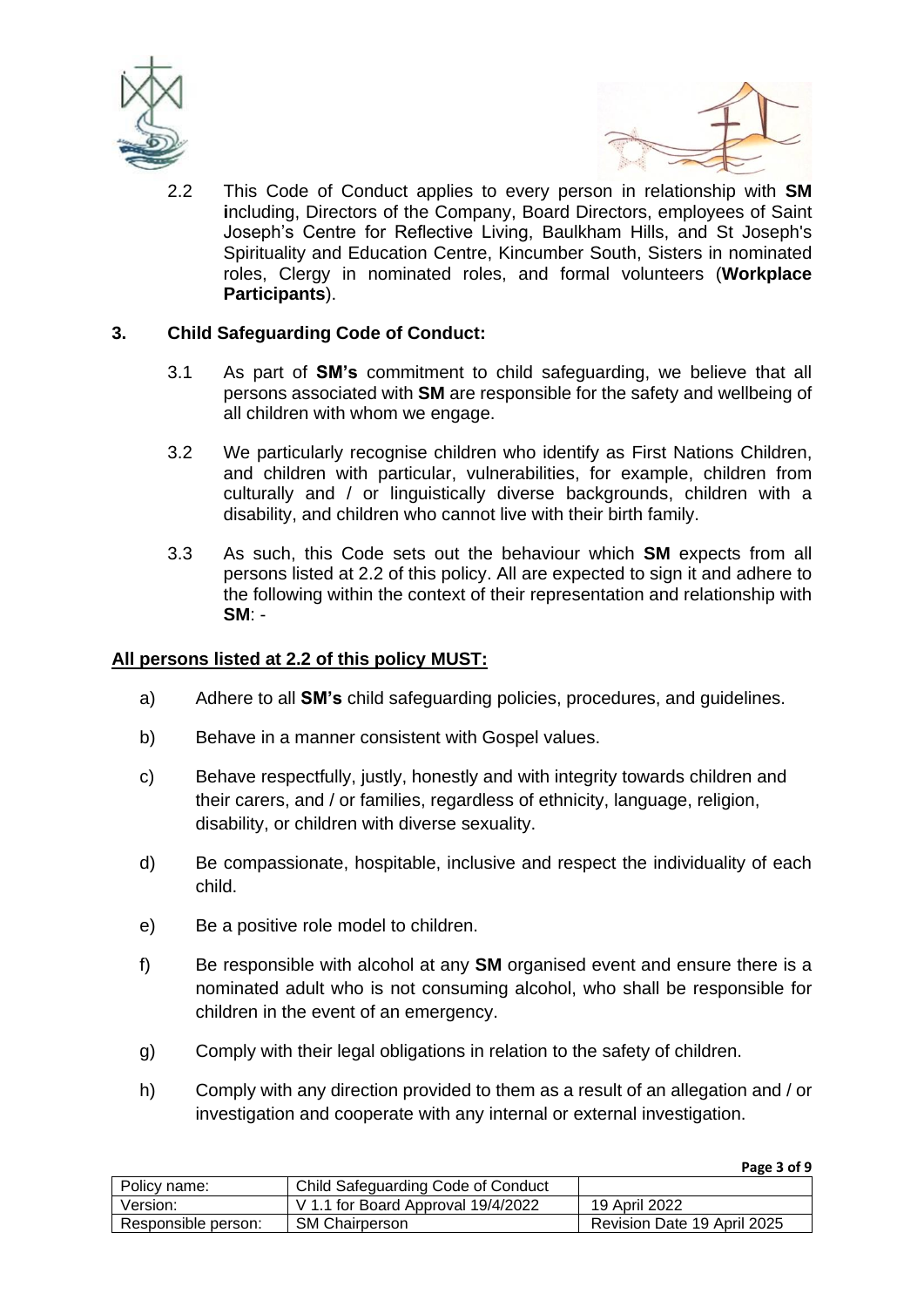



- i) Respond to any child disclosures, concerns, or complaints of child harm or abuse, promptly and in accordance with national and state legislation and **SM's** Safeguarding Complaints Handling Policy and Reporting Procedure, which is currently being developed. This policy has been prioritised for approval, circulation, and for staff and volunteer training.
- j) Immediately speak up and advise the Centre Manager who will report the incident to the **SM's** Chairperson and the SOSJ Professional Standards Officer if they observe any concerns of exploitation, abuse, harassment, or breach of this Code or any **SM** safeguarding policy or procedure or legal obligation.
- k) Inform the Centre Manager who will advise the **SM's** Chairperson and the SOSJ Professional Standards Officer, if they are the subject of a Police or Statutory Child Protection agency investigation, including in relation to sexual misconduct or child safety concerns.
- l) Ensure they have a valid NSW child compliance check as needed and notify the **SM's** Chairman and SOSJ Professional Standards Officer immediately if this has been or is likely to be suspended or revoked.
- m) Create a supportive, safe, and caring environment which promotes and empowers children and their carers' and / or families' participation in decisions which affect them and is inclusive of all children and their carers, and / or families, regardless of ethnicity, language, religion, disability, or children with diverse sexuality.
- n) Seek to increase their cultural awareness especially when working with children and their carers, and / or families who identify as First Nations, or who are from a different country of origin.
- o) Use age-appropriate language when their work involves engaging with children.
- p) Listen respectfully to children.
- q) Identify themselves by name, position, and role when their work involves engaging with children.
- r) Maintain personal and professional boundaries in their interactions with children.
- s) Make every effort to ensure that they are not alone with a child. If they are alone with a child, ensure that they have the child's parent or guardian's consent to do so, and the interaction is open to observation.

**Page 4 of 9**

| Policy name:        | Child Safeguarding Code of Conduct |                             |
|---------------------|------------------------------------|-----------------------------|
| Version:            | V 1.1 for Board Approval 19/4/2022 | 19 April 2022               |
| Responsible person: | <b>SM Chairperson</b>              | Revision Date 19 April 2025 |
|                     |                                    |                             |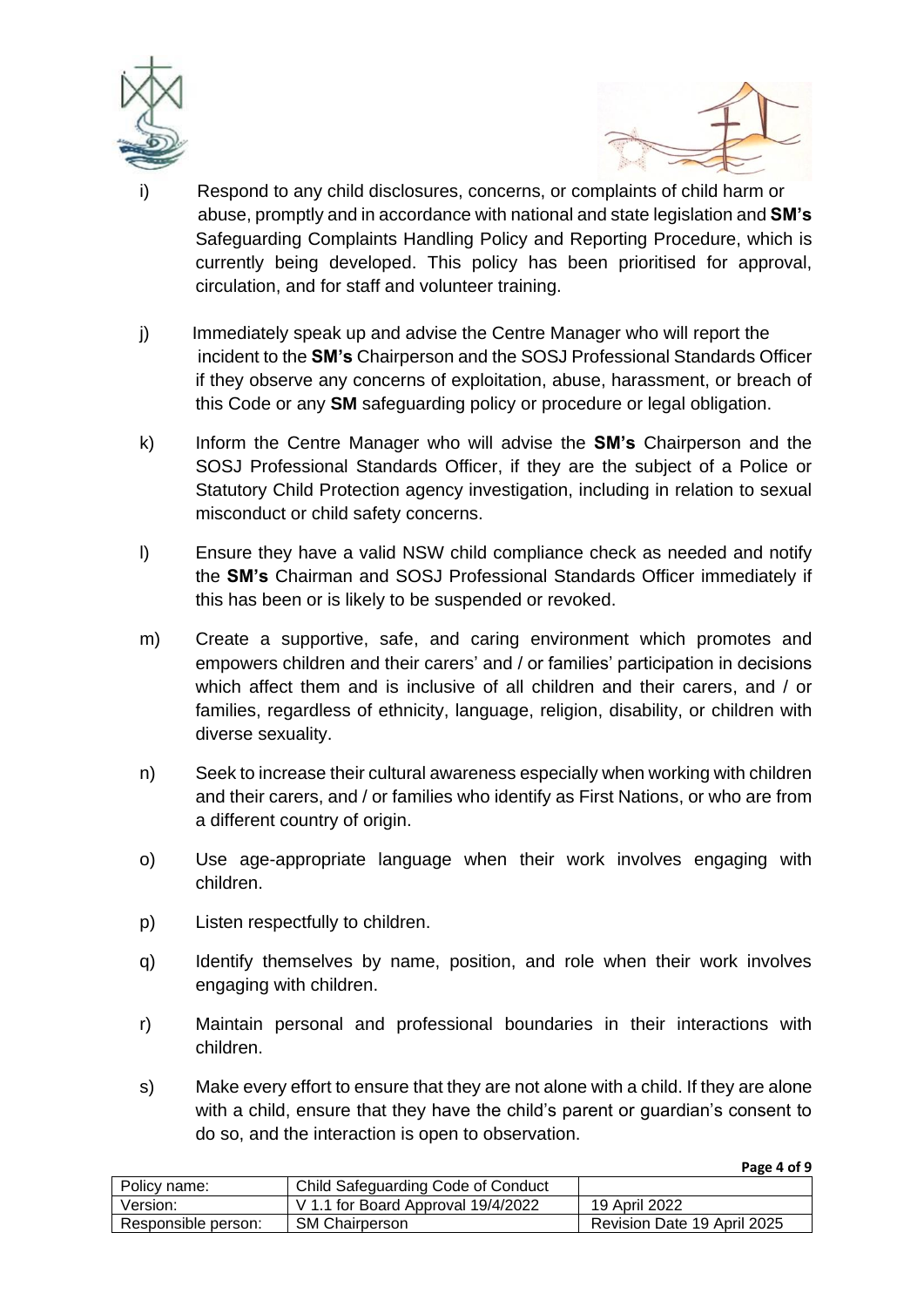



- t) Obtain informed consent from the child and the parent or guardian of the child before photographing or filming a child or obtaining their story, when using the photograph or film for **SM** purposes. An explanation of how the photograph, film or story will be used needs to be provided.
- u) Protect the privacy of children by only sharing confidential information as absolutely required in accordance with their role at **SM** (or in accordance with legal obligations).
- v) Plan, organise and review all activities with children, be committed to identifying and mitigating risk to children's safety, and comply with **SM's** Risk Management Policy and Framework, which is currently being developed. This policy has been prioritised for approval and circulation.

#### **All persons listed at 2.2 of this policy must NOT:**

- a) Behave or act in a manner which may be physically, sexually, emotionally, or psychologically harmful towards a child or constitute abuse.
- b) Use language towards a child which is abusive, harassing, sexual, shameful, demeaning, culturally inappropriate, discriminating, racist or sexist, or intended to threaten or be harmful.
- c) Use inappropriate language in the presence of children, or show, or provide children access to inappropriate and / or pornographic images or material.
- d) Engage in bullying or harassing behaviour towards children.
- e) Exploit, abuse, corrupt or manipulate a child.
- f) Discriminate against a child on any basis including, (however not limited to), that of disability, culture, religion, ethnicity, or sexual diversity.
- g) Consciously expose a child to person/s whom they know to be unsafe, or situations which they assess to be unsafe and have not implemented safeguarding measures to reduce the identified risk.
- h) Engage in unnecessary physical contact with children / young people or utilise any form of physical discipline.
- i) Visit a child's home without their parent or guardian being home.
- j) Invite children into their own home or accommodation without the child's parent and / or guardian unless they are at immediate risk of injury or in physical danger.

| Policy name:        | Child Safeguarding Code of Conduct |                             |
|---------------------|------------------------------------|-----------------------------|
| Version:            | V 1.1 for Board Approval 19/4/2022 | 19 April 2022               |
| Responsible person: | <b>SM Chairperson</b>              | Revision Date 19 April 2025 |

**Page 5 of 9**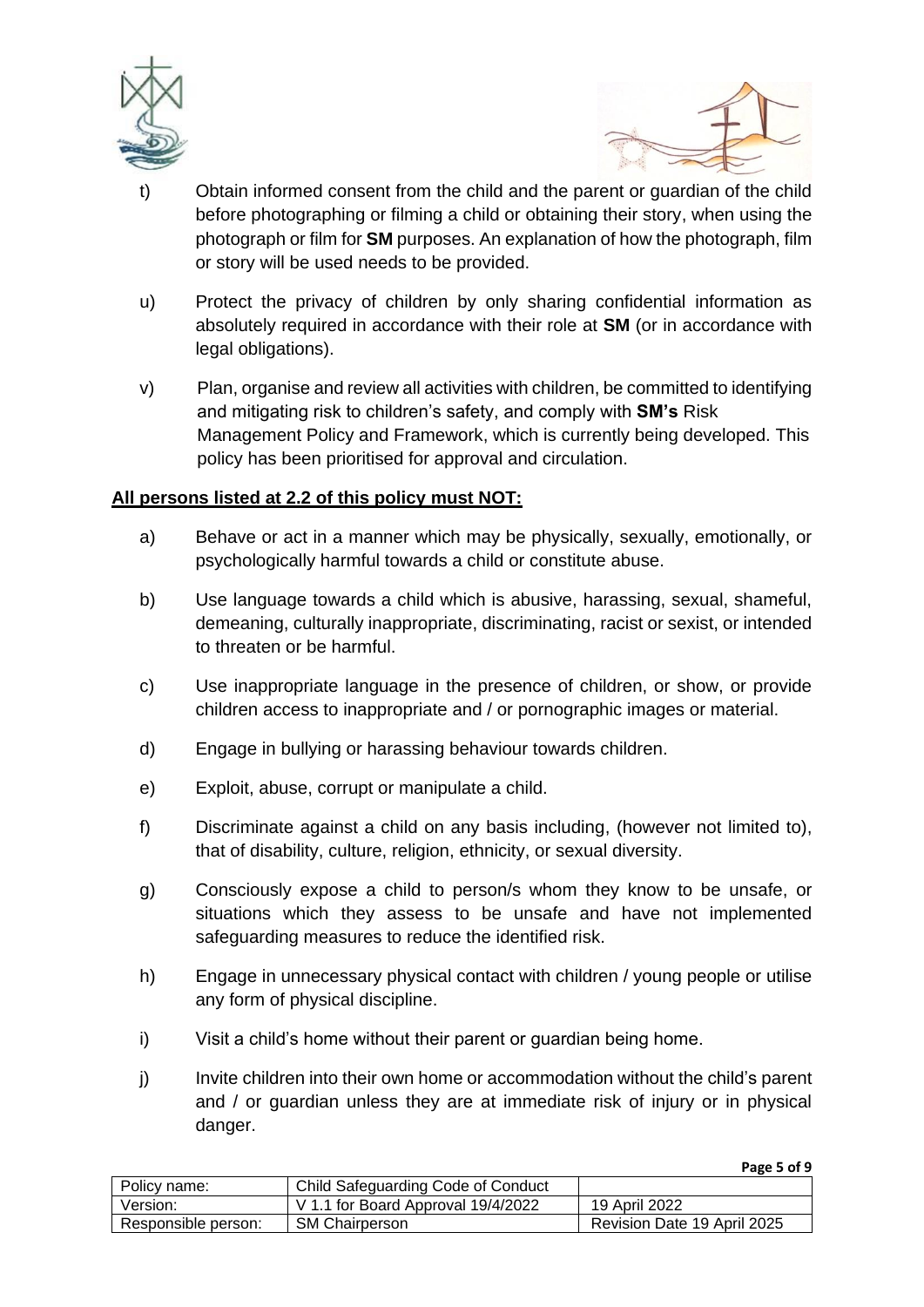



**Page 6 of 9**

- k) Initiate physical touch with a child unless it is a legitimate occupational requirement.
- l) Communicate with children via email, text messages, phone calls, social networking, gaming, or instant messaging sites, unless with the consent and knowledge of their parent or guardian, and for the purpose of issues directly associated with their representation of SM and in adherence with the SM's Communications Policy, which is currently being developed, to include child safeguarding. Approval, circulation, and training in relation to the Communication Policy has been prioritised.
- m) Become 'friends' or 'follow' a child on social media platforms unless they have a relationship that is external to **SM** and has notified the **SM's** Centre Manager of this.
- n) Transport children alone without parental approval, unless in the event of an emergency. Wherever possible, Workplace Participants shall obtain written parental approval prior to transporting children.
- o) Give personal gifts or favour children or develop a 'special relationship' with a child or their parent or carer that could be seen as favouritism.
- p) Initiate 'secrets' with children.
- q) Share a tent or bed with a child.
- r) Share a room with a child without anyone else present.
- s) Supply alcohol or illicit drug/s to a child.
- t) Be negatively affected by the influence of alcohol or drug/s, or over the legal alcohol limit, when in the presence of a child.
- u) Take photos of children visiting **SM** ministry and / or pilgrimage and / or historical sites unless asked to take a group photo by an accompanying teacher / carer using the teacher / carers / child's phone or camera.

#### **4. Consequences for breaching the Child Safeguarding Code of Conduct:**

4.1 A breach of this Code will constitute misconduct and **SM** may take appropriate disciplinary action which may include (however is not limited to), guidance or specialised help, education or training, transfer to other duties, counselling, and / or suspension, termination or dismissal from employment, service, or involvement with **SM**.

| Policy name:        | Child Safeguarding Code of Conduct |                             |
|---------------------|------------------------------------|-----------------------------|
| Version:            | V 1.1 for Board Approval 19/4/2022 | 19 April 2022               |
| Responsible person: | <b>SM Chairperson</b>              | Revision Date 19 April 2025 |
|                     |                                    |                             |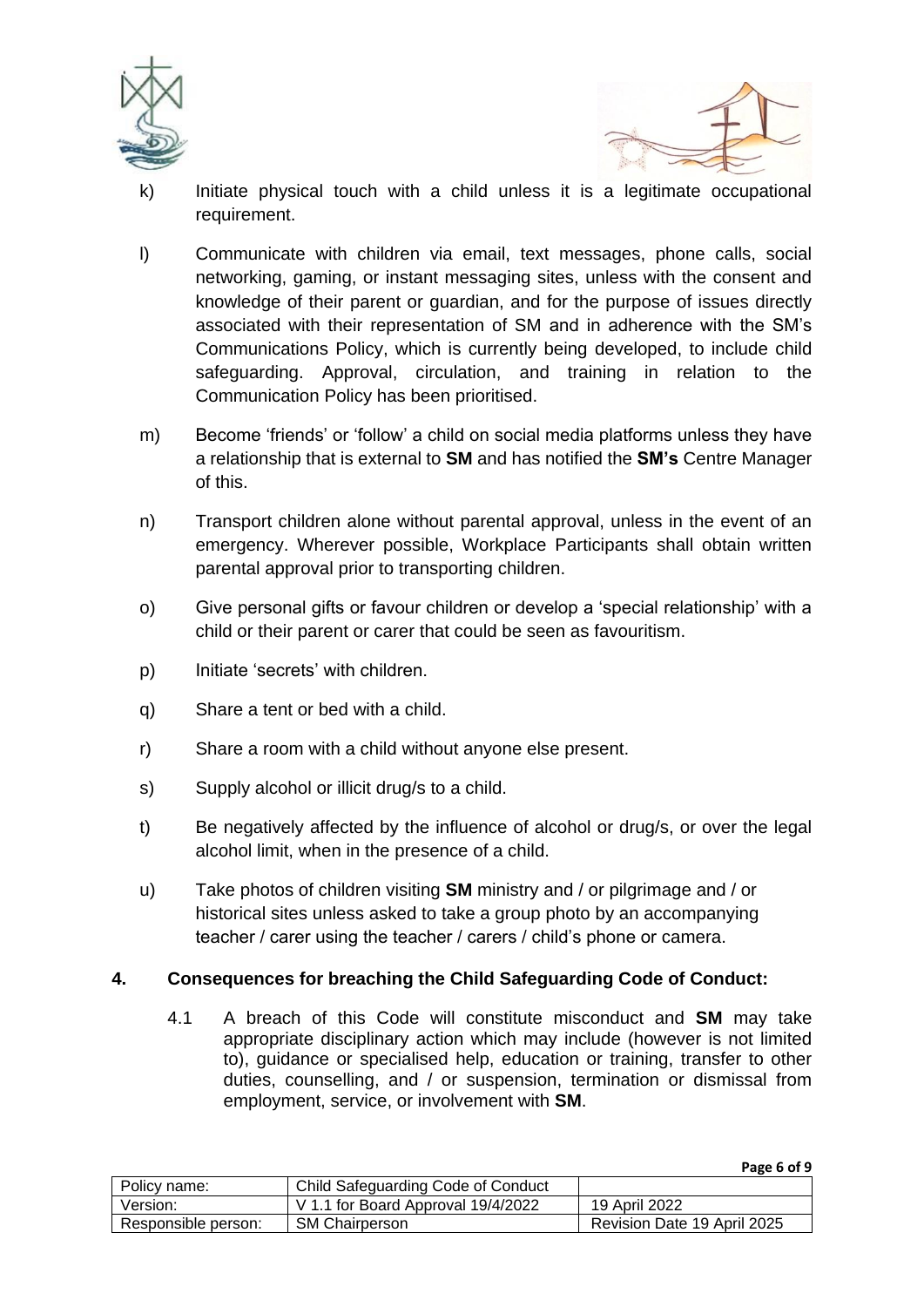



- 4.2 Suspected breaches of this Child Safeguarding Code of Conduct which constitute child abuse or harm, must be reported to the Centre Manager, who will immediately notify the **SM** Chairperson and the SOSJ Professional Standards Officer. The Chairperson of the **SM** will notify the Congregational Leader.
- 4.3 Any person who in good faith, raises a complaint or discloses an allegation of child abuse will not be disadvantaged or prejudiced and will be protected from victimisation.
- 4.4 Allegations that a person listed at 2.2 of this policy has breached this Code, will be dealt with in accordance with the Safeguarding Complaints Handling Policy and Reporting Procedure, which is currently being developed. This policy has been prioritised for approval, circulation, and for staff and volunteer training. Reports may also be made to external regulatory authorities or the police.
- 4.5 **SM** has full discretion to put in place safety management plans or take disciplinary action where it forms a reasonable belief that doing so is necessary for it to ensure the health and safety of persons listed at 2.2 of this policy, or children in its care, or the general public.

#### **5. Record keeping:**

- 5.1 The Child Safeguarding Code of Conduct is to be acknowledged, read, and signed by all persons listed at 2.2 of this policy.
- 5.2 The Centre Managers shall be responsible for ensuring **SM** lay employees have signed the Child Safeguarding Code of Conduct upon commencement and this is recorded in staff records and or in the staff database.
- 5.3 The Centre Manager of each **SM** Ministry shall be responsible for completing the register in relation to all volunteers, Clergy and / or other people who are associated or representing **SM**. These records shall be retained for fifty (50) years and then destroyed, as aligned with the Safeguarding Information Sharing and Record Keeping Policy, which is currently being developed. This policy has been prioritised for approval, circulation, and for staff and volunteer training.
- 5.4 All persons listed at 2.2 of this policy, shall be required to renew their signature to the Code every three years and / or when the policy document is revised and renewed.

#### **6. Review:**

6.1 This Code should be reviewed every three years or as needed.

**Page 7 of 9**

| Policy name:        | Child Safeguarding Code of Conduct |                             |
|---------------------|------------------------------------|-----------------------------|
| Version:            | V 1.1 for Board Approval 19/4/2022 | 19 April 2022               |
| Responsible person: | <b>SM Chairperson</b>              | Revision Date 19 April 2025 |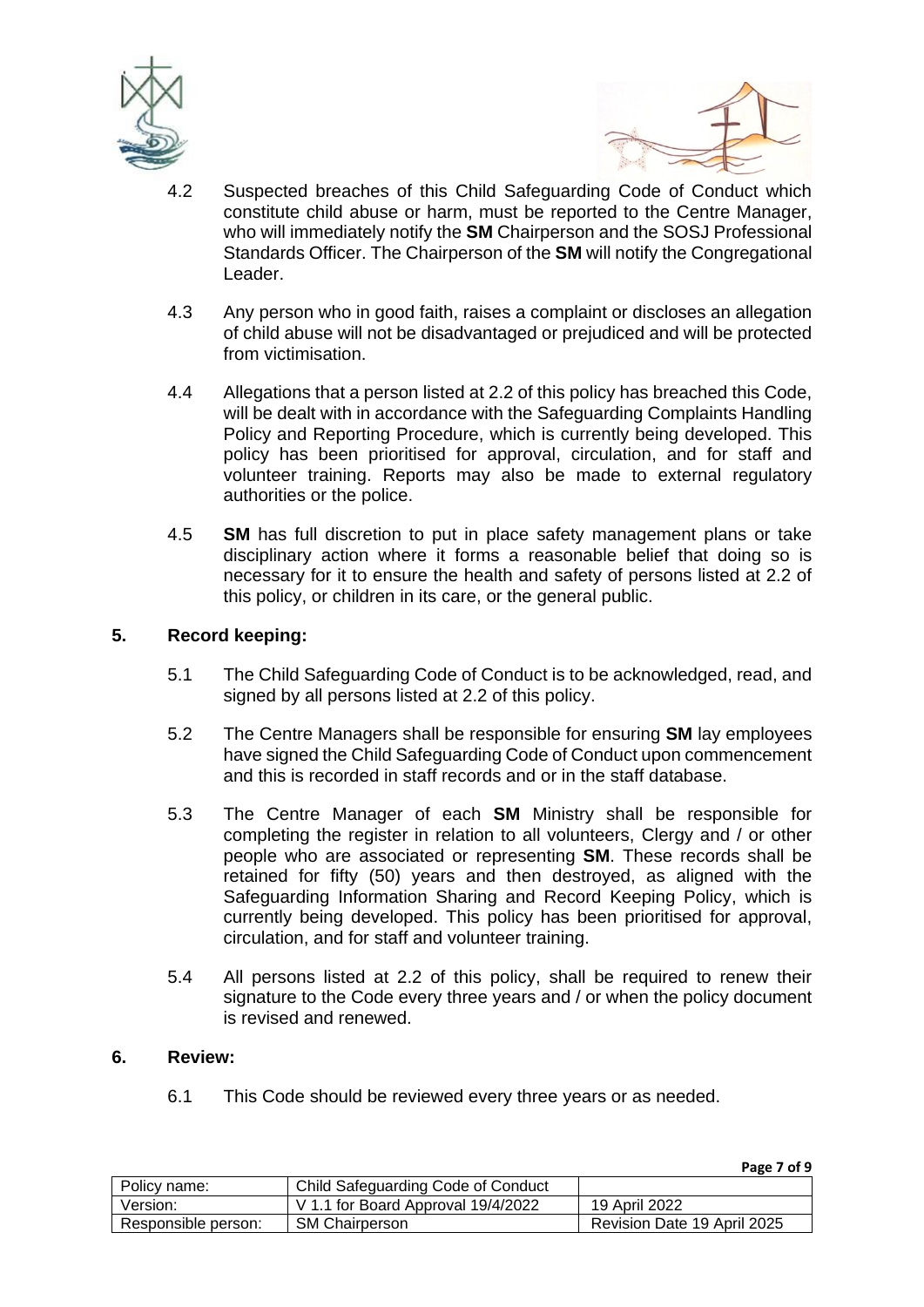



6.2 The Chair of the **SM** Board or her/his delegate will be responsible for ensuring the reviewing and approval of this Code.

#### **7. Related policies, procedures, documents, and legislation:**

- 7.1 This Code should be read in conjunction with the following related documents:
	- (a) Child Safeguarding Policy.
	- (b) Child Safeguarding Commitment Statement.
	- (c) Safeguarding Complaints Handling Policy and Reporting Procedure.

*(Which is currently being developed. This policy has been prioritised for approval, circulation, and for staff and volunteer training).*

(d) Safeguarding Information Sharing and Record Keeping Policy.

*(Which is currently being developed. This policy has been prioritised for approval, circulation, and for staff and volunteer training).*

(e) Communications Policy.

*(Which is currently being developed. This policy has been prioritised for approval, circulation and for staff and volunteer training).*

(f) Risk Management Policy and Framework*.*

*(Which is currently being developed. This policy has been prioritised for approval and circulation.)*

**Page 8 of 9**

| Policy name:        | Child Safeguarding Code of Conduct |                             |
|---------------------|------------------------------------|-----------------------------|
| Version:            | V 1.1 for Board Approval 19/4/2022 | 19 April 2022               |
| Responsible person: | <b>SM Chairperson</b>              | Revision Date 19 April 2025 |